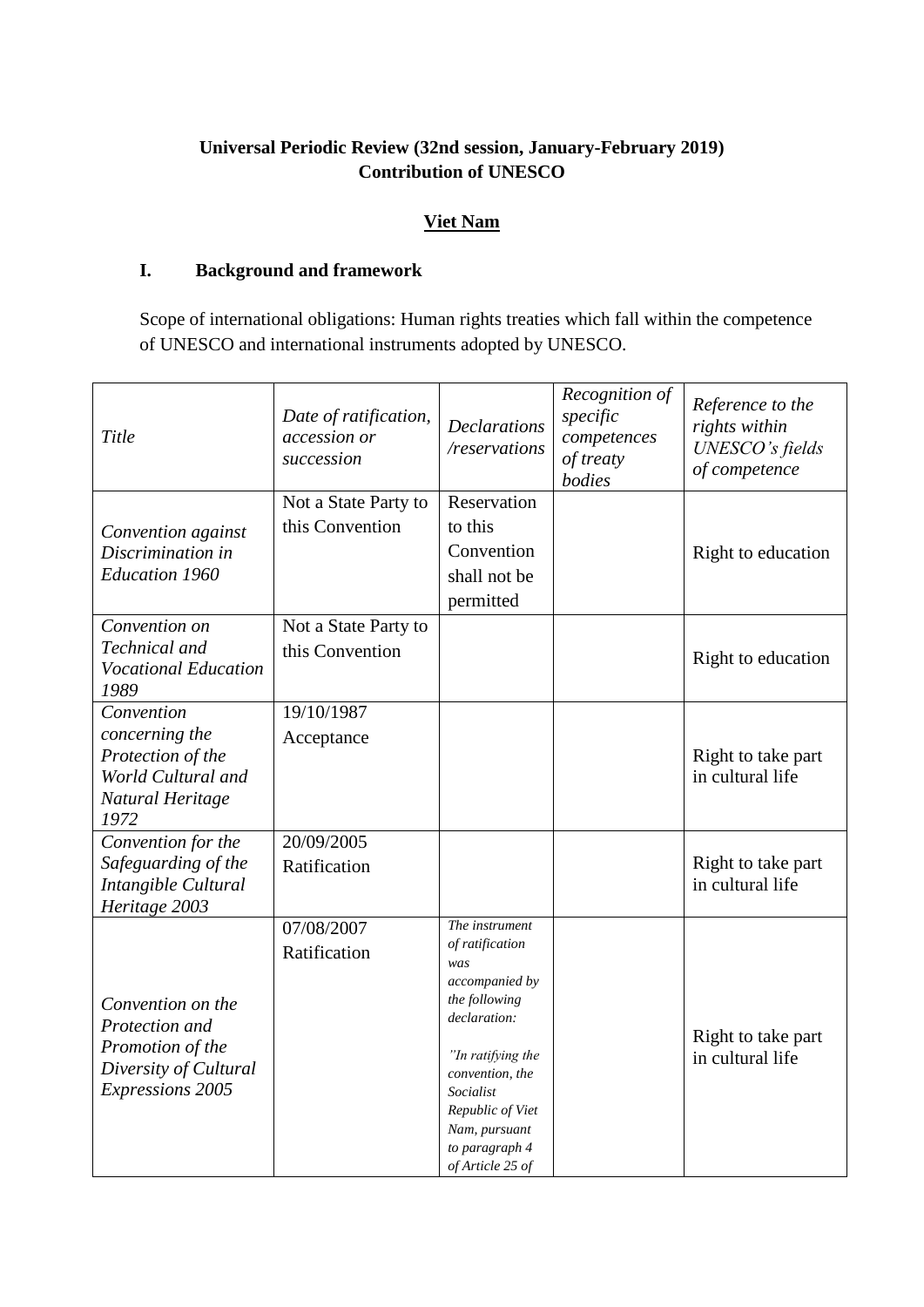| the Convention,   |  |
|-------------------|--|
| declares that the |  |
| Socialist         |  |
| Republic of Viet  |  |
| Nam does not      |  |
| consider itself   |  |
| bound by the      |  |
| provisions of     |  |
| paragraph 3 of    |  |
| Article 25 of the |  |
| Convention" [Or   |  |
| iginal : English] |  |

## **Right to education**

## **II. Promotion and protection of human rights on the ground**

- 1. The **Constitution of the Socialist Republic of Viet Nam of 2013<sup>1</sup>** contains provisions on education but does not explicitly enshrines the right to education. **Article 37** states that children enjoy education by the state and **Article 61** states that "development of education is a primary national policy" and that "the state shall prioritise investment in and attraction of other investment sources for education; take care of pre-school education; guarantee **compulsory** primary education which is **free of charge**; gradually universalize secondary education (…)". **Article 61** guarantees equality before the law and asserts that "no one shall be discriminated against based on his or political, civic, economic, cultural or social life". The **Education Law of 2005**<sup>2</sup> **, as amended in 2009<sup>3</sup> ,** guarantees that "learning is the right and obligation of every citizen" and ensures **equal access** to learning opportunities of every citizen under **Article 10**.
- 2. In terms of reporting to UNESCO, Viet Nam did not submit national reports within the framework of the **8th** (2011-2013) and **9th** (2016-2017) Consultations of Member States on the measures taken to implement the UNESCO 1960 Recommendation against Discrimination in Education. Similarly, Viet Nam did not report on the measures taken to implement the UNESCO 1974 Recommendation concerning Education for International Understanding, Co-operation and Peace and Education relating to Human Rights and Fundamental Freedoms for the **5th** (2012-2013) and **6th** (2016-2017) Consultations.

## **Freedom of opinion and expression**

- $\triangleright$  Constitutional and Legislative Framework:
- 3. Article 69 of the Constitution of the Socialist Republic of Viet Nam guarantees that citizens are entitled to freedom of the press, and they have the right to receive information.<sup>4</sup>

 $\overline{a}$ <sup>1</sup> <http://www.ilo.org/dyn/natlex/docs/ELECTRONIC/94490/114946/F114201808/VNM94490%20Eng.pdf>

<sup>2</sup> <http://www.unesco.org/education/edurights/media/docs/7886a5a6cd47d0e47e3c747ff84b6a482865f6f9.pdf>

<sup>3</sup> <http://www.unesco.org/education/edurights/media/docs/edeb9ad4a4fd16cb9965671b30e6a9424e65c7a9.pdf>

<sup>4</sup> <http://www.vietnamlaws.com/freelaws/Constitution92%28aa01%29.pdf>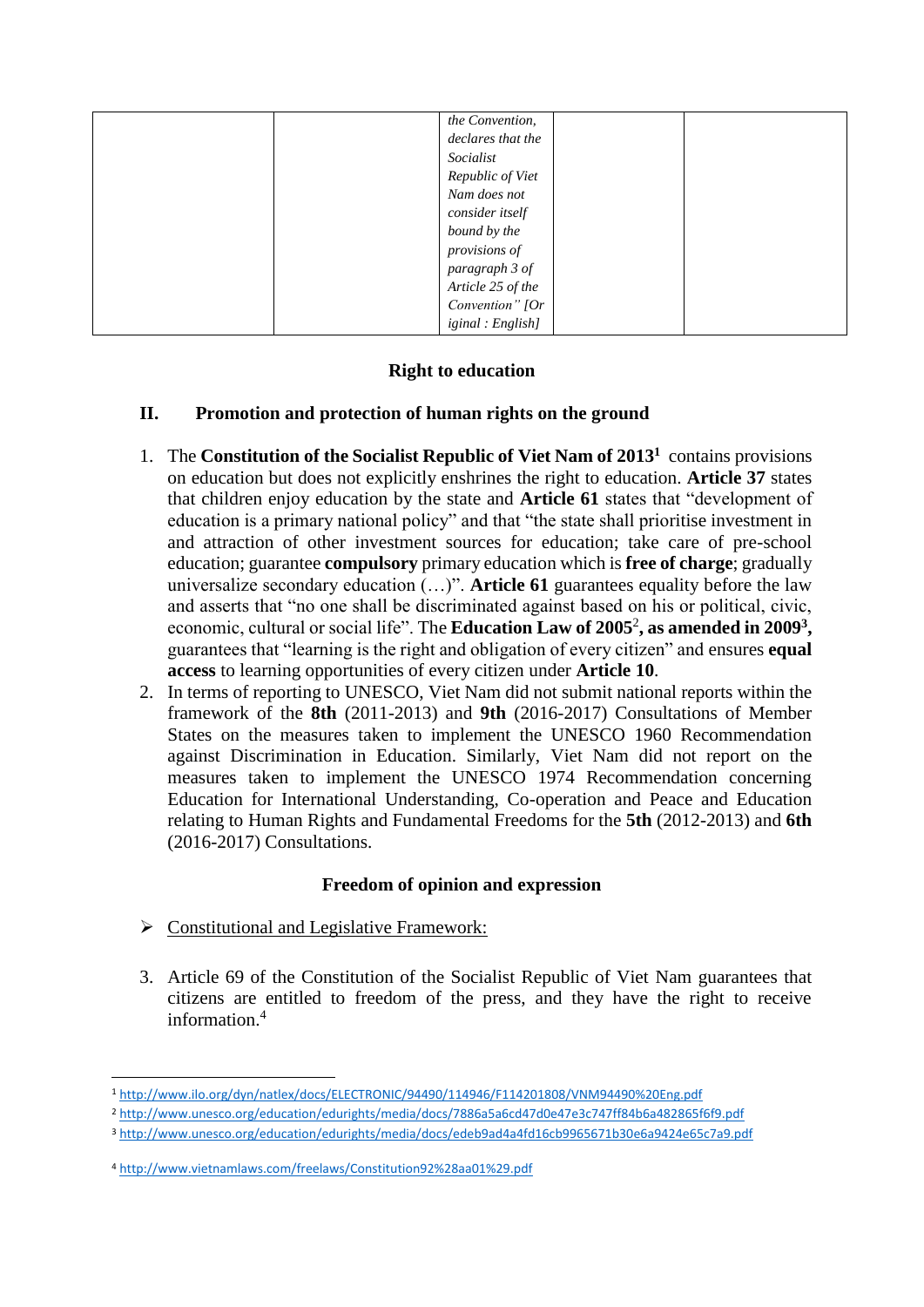- 4. On April 5 2016 the legislative body passed a Press Law (No. 103/2016/QH13). The new law expanded the list of prohibited acts. In particular it prohibits "distorting history; negating revolutionary achievements; offending the nation and national heroes", or "propagating depraved lifestyles <...> publishing information that violates the country's traditions and values", or "distorting, defaming or negating the people's administration". <sup>5</sup>
- 5. Although the Press Law does not prescribe prison terms for defamation, various other speech-related offenses provide for jail time under the Criminal Code. Article 117 provides with up to 15 years' in jail for producing and disseminating distorted information, aimed to oppose the State. Article 116 provides with up to 15 years' in jail for sabotaging solidarity policies of the government, which includes sowing division, causing hostility, etc. <sup>6</sup>
- 6. A Law on Access to Information exists in Viet Nam since 2016.
- $\triangleright$  Implementation of legislation:
- 7. Article 7 of the Press Law states that the Ministry of Information and Communications is responsible for performing the state management of the press. Provincial-level People's Committees are responsible for management of the press in their localities.<sup>7</sup>
- 8. Most of the broadcasting entities are state owned but some are joint ventures with private enterprises. All broadcasters have to get a license from Ministry of Communication and Information as per Decision  $20(2011)^8$ , without which they could not provide broadcasting services.

## Safety of journalists

1

9. Since 2008, UNESCO has condemned the killing of one journalist in Viet Nam. The Government has responded to UNESCO requests and the case has been resolved.

## **III. UPR Recommendations**

## **Right to education**

10. **Below are the recommendations made within the framework of the 2nd cycle of the Working Group on the Universal Periodic Review (February 2014) 9 :**

**143.58.** *Continue raising the awareness of the population through human rights education programmes*

**143.59.** *Continue supporting human rights education at all level of the education system through the appropriate measures and content*

<sup>5</sup> [http://www.wipo.int/wipolex/en/text.jsp?file\\_id=447052](http://www.wipo.int/wipolex/en/text.jsp?file_id=447052)

<sup>6</sup> <http://www.wipo.int/wipolex/en/details.jsp?id=17225>

<sup>7</sup> [http://www.wipo.int/wipolex/en/text.jsp?file\\_id=447052](http://www.wipo.int/wipolex/en/text.jsp?file_id=447052)

<sup>8</sup> [http://english.mic.gov.vn/Pages/VanBan/11281/No.20\\_2011\\_QD-TTg.html](http://english.mic.gov.vn/Pages/VanBan/11281/No.20_2011_QD-TTg.html)

<sup>9</sup> <http://www.ohchr.org/EN/HRBodies/UPR/Pages/VNIndex.aspx>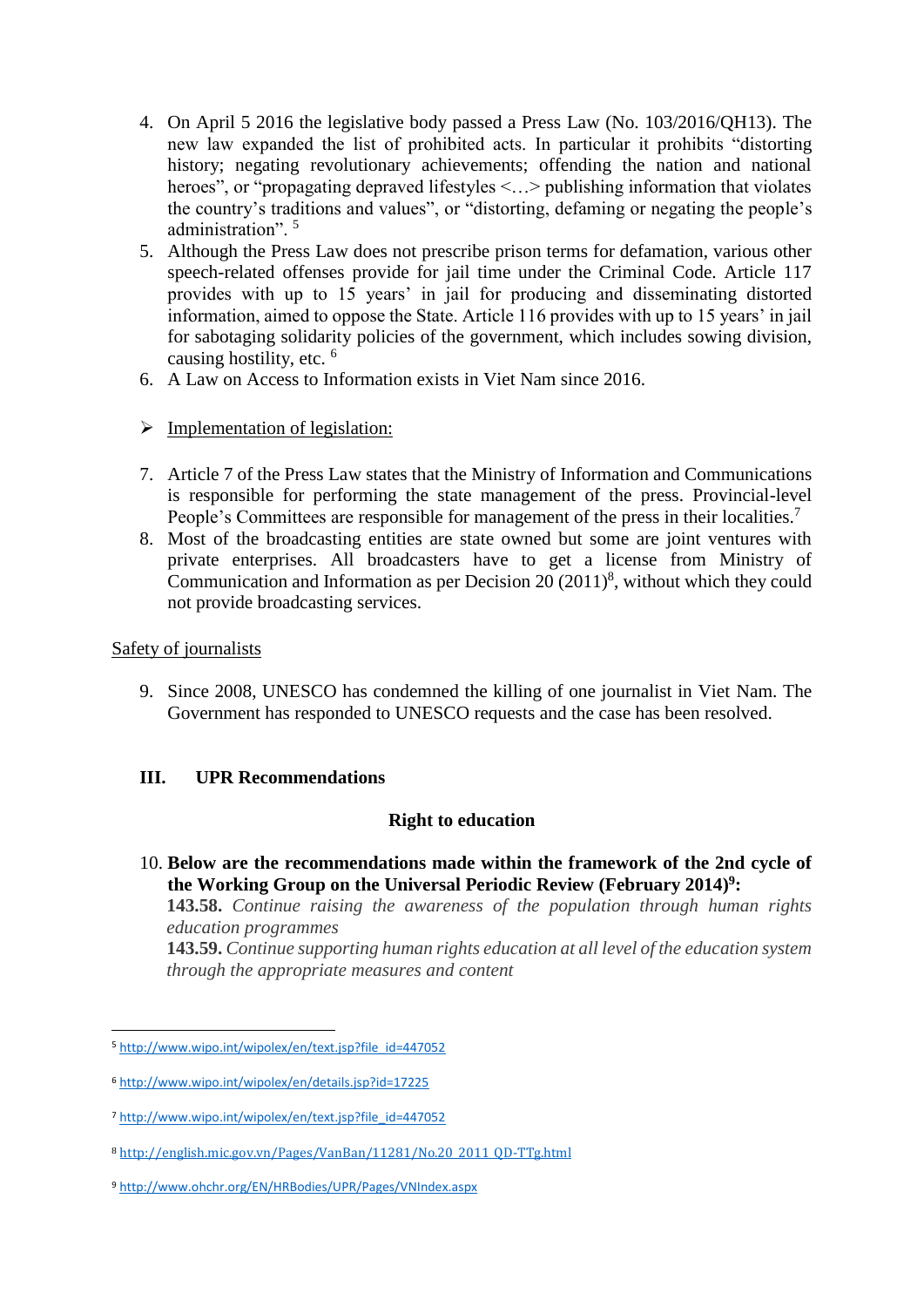**143.60**. *Further enhance efforts to develop the human rights education system and to strengthen a culture of human rights*

**143.62.** *Continue work on introducing awareness-raising and educational programmes on human rights into the curricula of schools and universities and on organizing relevant programmes for civil servants*

**143.63.** *Strengthen human rights education to ensure that the population is better informed*

**143.64.** *Increase education on human rights to raise public awareness and the capacity of relevant legal agencies to better ensure the rights and basic freedoms of the people within the nation's rule of law*

143.65. *Strengthen human rights education by providing special programmes for law enforcement officials and the judiciary*

**143.86.** *Continue implementation of policies to combat discrimination against people from disadvantaged groups, including providing them with access to social security, health services, education and housing*

**143.182.** *Study and develop a more effective and convenient public service system, especially in social insurance, education and training, health care and legal assistance* **143.188.** *Continue its efforts to improve access to education, housing and health-care services*

**143.189.** *Focus on mitigating income inequalities, providing equal opportunities in education and employment, and improving social security and health services for all segments of the population*

**143.190.** *Continue to take measures to guarantee poverty reduction and universal access to health services and education*

**143.193.** *Ensure education free of charge in practice*

**143.194.** *Improve its efforts on educational reform towards a comprehensive education policy with a particular focus on vulnerable groups, including children, person with disabilities and minorities*

**143.195.** *Further develop the quality of education and health-care policies in the country*

**143.196.** *Further expand efforts to provide all its citizens with access to school and to ensure equal enjoyment of the right to education, and increase bilingual education programmes*

**143.197.** *Strengthen activities in favour of rural areas by focusing on education and on preventing disadvantaged children from dropping out of school*

**143.198.** *Continue increasing investment in education and health through its successful social policies*

**143.199.** *Continue intensifying efforts to provide high quality education and medical services to the population, including in remote rural areas*

**143.200**. *Continue its efforts to reduce inequality in education, particularly the quality gap in education between urban and rural areas*

**143.201.** *Continue to improve access to education in rural areas*

**143.202.** *Increase investments aimed at closing the quality gap between education in urban and rural, remote areas or those with ethnic minorities, as well as investments aimed at increasing education on the content of the Universal Declaration of Human Rights and core international human rights instruments*

**143.203.** *Continue to improve the quality of education in rural and mountainous areas, and consider increasing the subsidy allocated to education in those areas*

**143.204.** *Pursue efforts to overcome challenges relating to improvement of the quality of education and to close the gap between urban, rural and remote areas*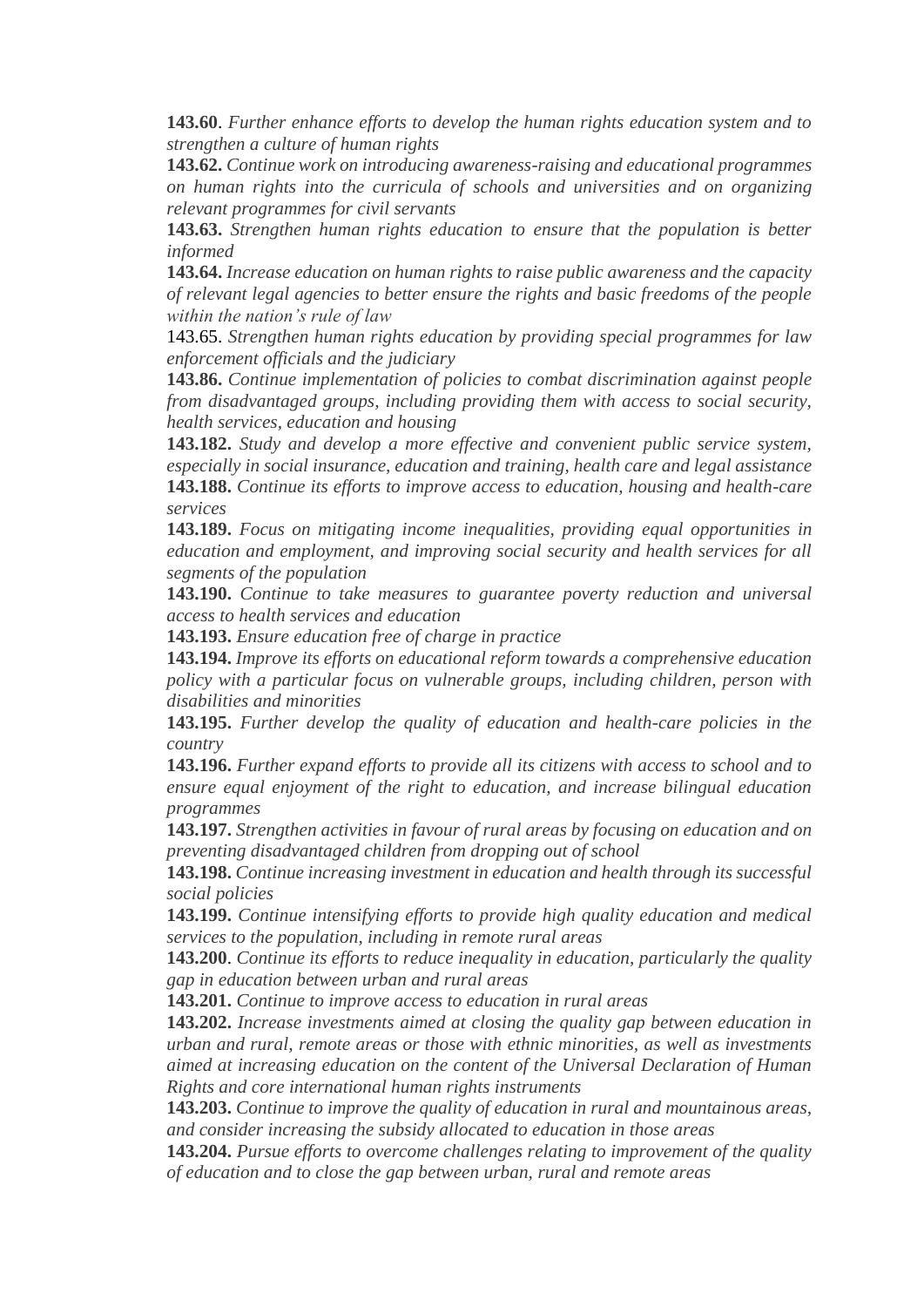**143.206.** *Continue efforts to adopt the requisite measures to enable people with disabilities, especially children, to have access to the necessary education and health care, and to combat any discrimination against them*

**143.212.** *Take more adequate measures to provide education to ethnic minorities* **143.224.** *Reduce the disparities in the quality of education between urban, rural, remote areas or areas inhabited by ethnic minorities*

#### **IV. Review and specific recommendations**

- 11. A number of recommendations was addressed to Viet Nam during the last UPR cycle concerning the necessity to strengthen the national education system and improve access and quality education as well as human rights education for all. Recommendations also encouraged Viet Nam to continue its efforts to address discrimination against people of disadvantaged groups including people living in rural areas, people from ethnic minorities and people with disabilities.
- 12. In the context of Sustainable Development Goal 4 on education, it should be noted that ratifying the Convention would provide Viet Nam with a supportive legal environment for all efforts made towards providing and ensuring "inclusive and equitable quality education and lifelong learning opportunities for all". In this respect, Viet Nam should be encouraged to engage actively in the process of ratification of UNESCO's Convention against Discrimination in Education and, if needed, to seek UNESCO's assistance.
- 13. Moreover, the **new Constitution of Viet Nam,** adopted in 2013<sup>10</sup>, does not explicitly enshrine the right to education. On the other hand, added provisions on nondiscrimination should be welcomed.
- 14. That said, Viet Nam has made significant progress in the field of education. Over the past decades, Viet Nam has managed to reduce its out of school population by at least 85%<sup>11</sup>. In addition to this, the **quality of education** in the country is good. Students perform well while curriculum focus on foundation skills that closely match with what children are able to learn<sup>12</sup>.
- 15. Among the measures adopted, the Decree 116/2016 on financial support for students and secondary schools at communes and villages in extremely disadvantage areas and the Decree 57/2017 on financial support for kindergarden children and students of rare ethnic minority groups should be welcomed.
- 16. With regard to the future work, removal of tuition for pre-school education for 5-yearold children and for public lower secondary education is under discussion.
- 17. In spite of Viet Nam's achievements, **significant challenges** however persist in the field. Among them, the issue of **discrimination in education** is a major one. In this respect, Viet Nam should be strongly encouraged to adopt a comprehensive antidiscrimination law defining, prohibiting and sanctioning discrimination on all grounds. On the same line, Viet Nam should be strongly encouraged to enforce such a law and ensure that everyone enjoys the right to education in accordance with the principle of non-discrimination.

**.** 

<sup>10</sup> [http://www.constitutionnet.org/sites/default/files/tranlation\\_of\\_vietnams\\_new\\_constitution\\_enuk\\_2.pdf](http://www.constitutionnet.org/sites/default/files/tranlation_of_vietnams_new_constitution_enuk_2.pdf)

<sup>&</sup>lt;sup>11</sup> EFA Global Monitoring Report, Teaching and Learning: Achieving quality for all, p2. <http://unesdoc.unesco.org/images/0022/002256/225660e.pdf>

<sup>12</sup> EFA Global Monitoring Report, Teaching and Learning: Achieving quality for all, p281. <http://unesdoc.unesco.org/images/0022/002256/225660e.pdf>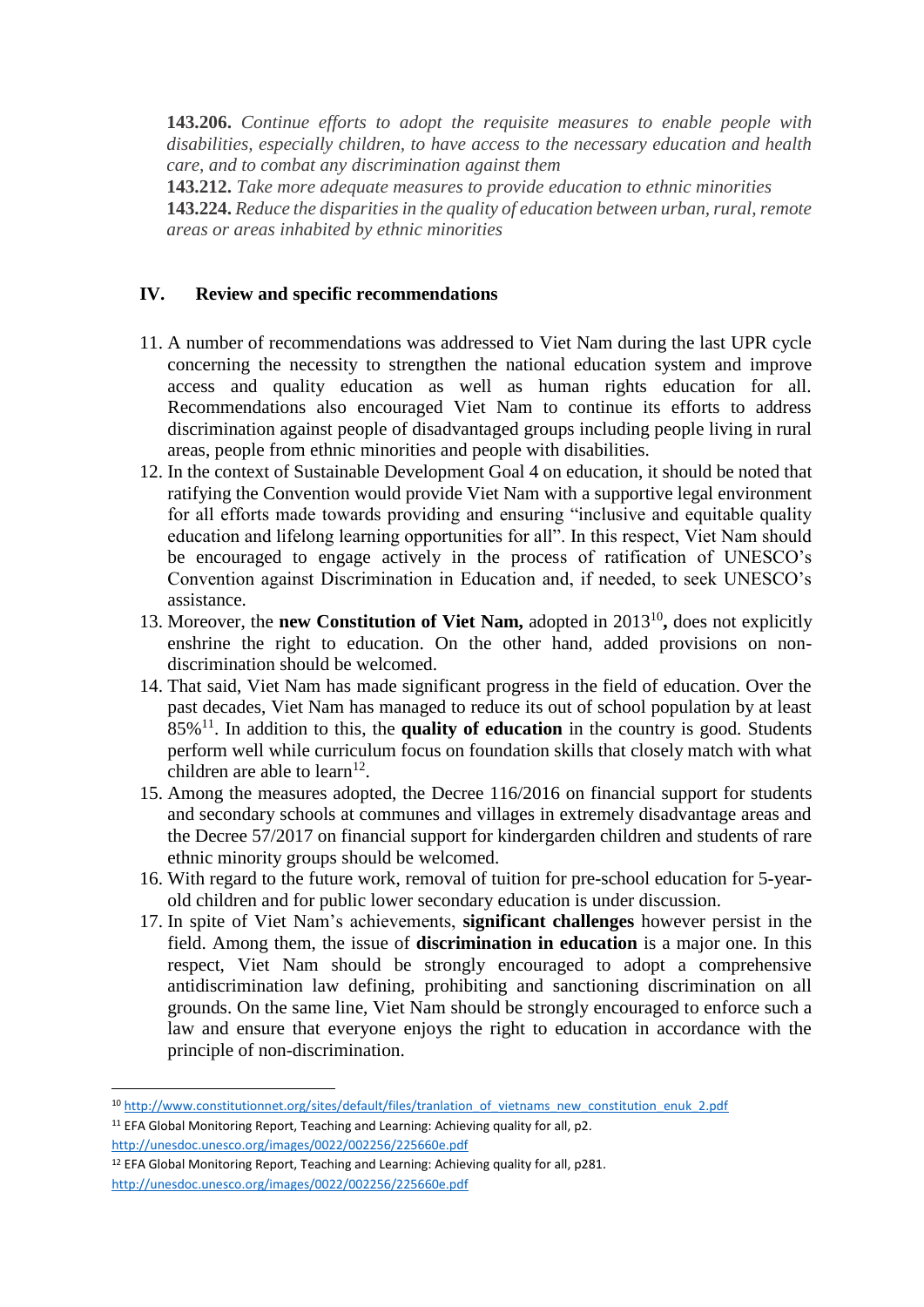- 18. More precisely, **access to and quality of education** remains especially limited in **remote and mountainous areas and islands where ethnic minorities live<sup>13</sup>**. One particular challenge at stake here is the issue of the language used to teach in schools. In this process, Viet Nam should be strongly encouraged to adequately plan educational personal needs and implement mother tongue-based bilingual education approaches for children of ethnic minorities. Moreover, Viet Nam should be strongly encouraged to launch public awareness raising campaigns in order to address the negative views against ethnic minorities that are persistent in Vietnamese society.
- 19. In terms of **gender equality in education**, Viet Nam should be strongly encouraged to take additional measures in order to ensure that every woman are provided with quality educational services, with a particular attention to women in vulnerable situations such as women in rural areas. Moreover, Viet Nam could be encouraged to launch public awareness-raising programmes, including campaigns with a view to eliminating all forms of discrimination against girls, focusing on school dropout, on girls' engagement in early marriage, especially in mountainous areas and ensure gender mainstreaming in all anti-discrimination policies and programmes. Viet Nam should also be encouraged to increase its efforts to eliminate pervasive gender-based stereotypes and patriarchal attitudes that have a discriminatory effect against women.
- 20. Regarding **education for persons with disabilities,** Viet Nam should be strongly encouraged to take the necessary measures to enforce the Law of 2010 on Persons with Disabilities, including through the allocation of sufficient resources for the implementation of the 2012-2020 National Action Plan on Disability, and ensure that persons with disabilities are provided with educational services. In doing so, Viet Nam should be strongly encouraged to ensure that a rights-based approach is integrated into policies and programmes related to children with disabilities, with an emphasis on fostering inclusive education as a priority. Moreover, Viet Nam should be strongly encouraged to provide all schools with sufficient numbers of teachers who have skills in inclusive education to so that all children with disabilities are provided with high quality inclusive education. Finally, Viet Nam should be strongly encouraged to undertake awareness-raising campaigns to eliminate cultural barriers and prejudices against persons with disabilities.

## **Specific recommendations:**

- **1.** Viet Nam should be strongly encouraged to ratify UNESCO 1960 Convention against Discrimination in Education and eventually to seek UNESCO's support in this process.
- **2.** Viet Nam could be encouraged to enshrine the right to education in its Constitution.
- **3.** Viet Nam should be strongly encouraged to intensify efforts to combat and eliminate discrimination of vulnerable groups. In line with this, Viet Nam should be encouraged to adopt a comprehensive antidiscrimination law defining, prohibiting and sanctioning discrimination on all grounds.
- **4.** Viet Nam should be encouraged to take necessary measures to ensure that children from minority groups are provided with quality education, including through the development and implementation of mother tongue-based bilingual education approaches for children of ethnic minorities.

**.** 

<sup>13</sup> Ibid, p10.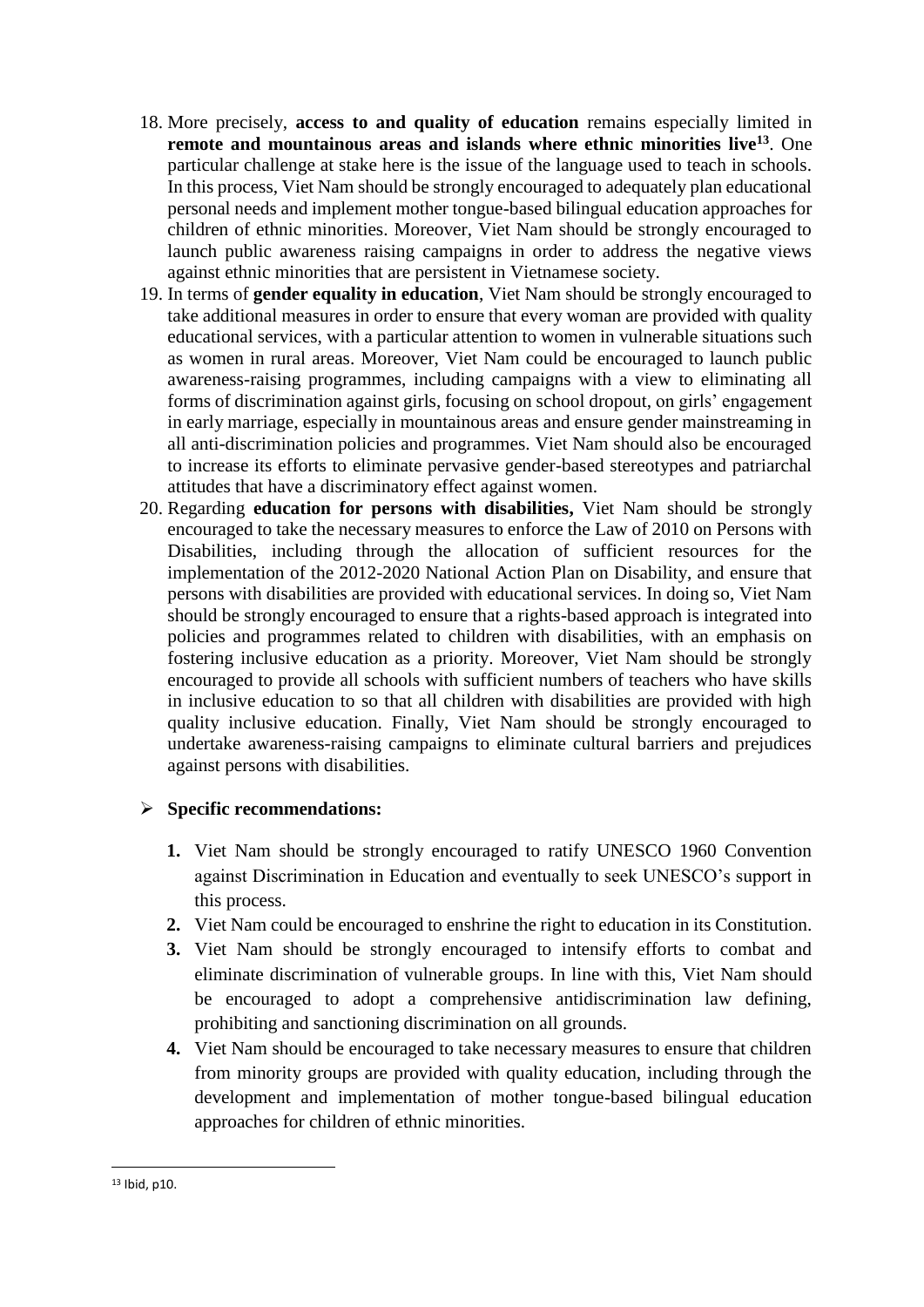- **5.** Viet Nam should be encouraged to increase its human rights education including through the development of public awareness raising campaigns aimed at combating stereotypes and discriminatory attitudes against vulnerable groups.
- **6.** Viet Nam should be encouraged to submit more regularly national reports for the periodic consultations on UNESCO's education-related standard-setting instruments.
- **7.** Viet Nam should be encouraged to share with UNESCO any relevant information to update its country profile on UNESCO's Observatory on the Right to Education $14$ .

#### **\*\*\***

#### **Freedom of opinion and expression**

- 21. The Government is encouraged to foster a more pluralistic and independent media environment in accordance with international standards.
- 22. The Government is encouraged to introduce an independent broadcast regulator to award and administer broadcast licenses.
- 23. The Government may wish to consider taking advantage of the UN Plan of Action on the Safety of Journalists and the Issue of Impunity as a means to strengthen protection of journalists and freedom of expression.

**\*\*\***

#### **Right to culture**

24. As a State Party to the Convention concerning the Protection of the World Cultural and Natural Heritage  $(1972)^{15}$ , the Convention for the Safeguarding of the Intangible Cultural Heritage  $(2003)^{16}$  and the Convention on the Protection and Promotion of the Diversity of Cultural Expressions  $(2005)^{17}$ , Viet Nam is encouraged to fully implement the relevant provisions that promote access to and participation in cultural heritage and creative expressions and, as such, are conducive to implementing the right to take part in cultural life as defined in article 27 of the Universal Declaration of Human Rights and article 15 of the International Covenant on Economic, Social and Cultural Rights. In doing so, Viet Nam is encouraged to give due consideration to the participation of communities, practitioners, cultural actors and NGOs from the civil society as well as vulnerable groups (minorities, indigenous peoples, migrants, refugees, young peoples and peoples with disabilities), and to ensure that equal opportunities are given to women and girls to address gender disparities.

**.** 

<sup>14</sup> <http://www.unesco.org/education/edurights/index.php?action=home&lng=en>

<sup>15</sup> Periodic Report available at:<http://whc.unesco.org/document/116967>

<sup>&</sup>lt;sup>16</sup> Periodic Report not available

<sup>17</sup> Periodic Report available at: [http://en.unesco.org/creativity/monitoring-reporting/periodic-reports/available](http://en.unesco.org/creativity/monitoring-reporting/periodic-reports/available-reports/viet)[reports/viet](http://en.unesco.org/creativity/monitoring-reporting/periodic-reports/available-reports/viet)